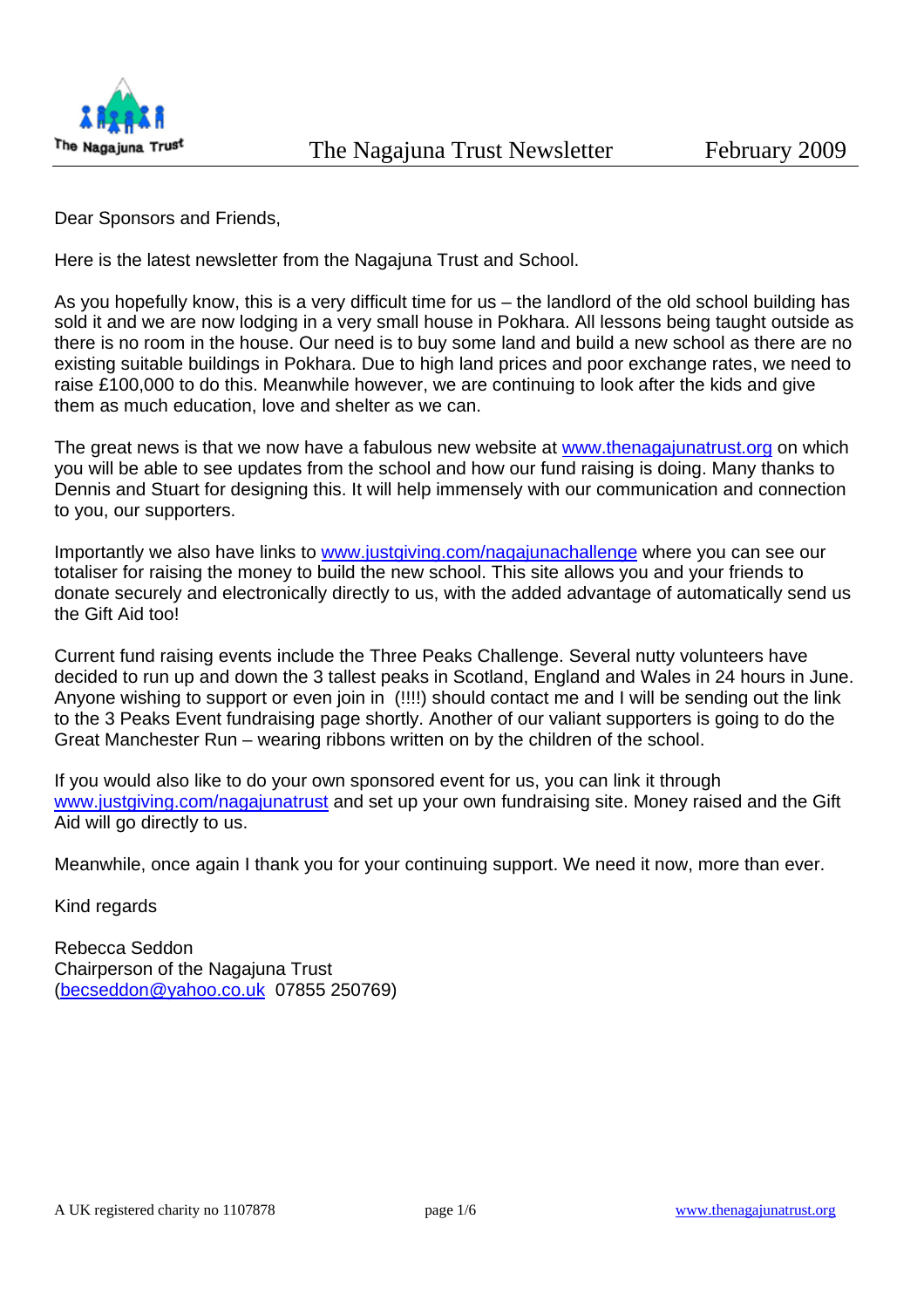

# **News from Nepal**

# **Headmaster's Update: Yeshi's Comments**

# **Second term Exam**

We have 2 terminal exam and one annual exam, our second terminal exam started on 6<sup>th</sup> December 2008 and finished on  $12^{th}$ . The result declared on  $19^{th}$ . All the children did very well in exam.



*Children sitting their exam* 

# **Chairperson Visits School**

Our beloved Chairperson of Nagajuna Trust, Miss Rebecca Seddon and her Uncle Michael visited our school. On 7<sup>th</sup> Dec. The school welcomed them and gathered for Welcome Ceremony.



*Girls doing traditional dance 'Old McDonald had a farm'*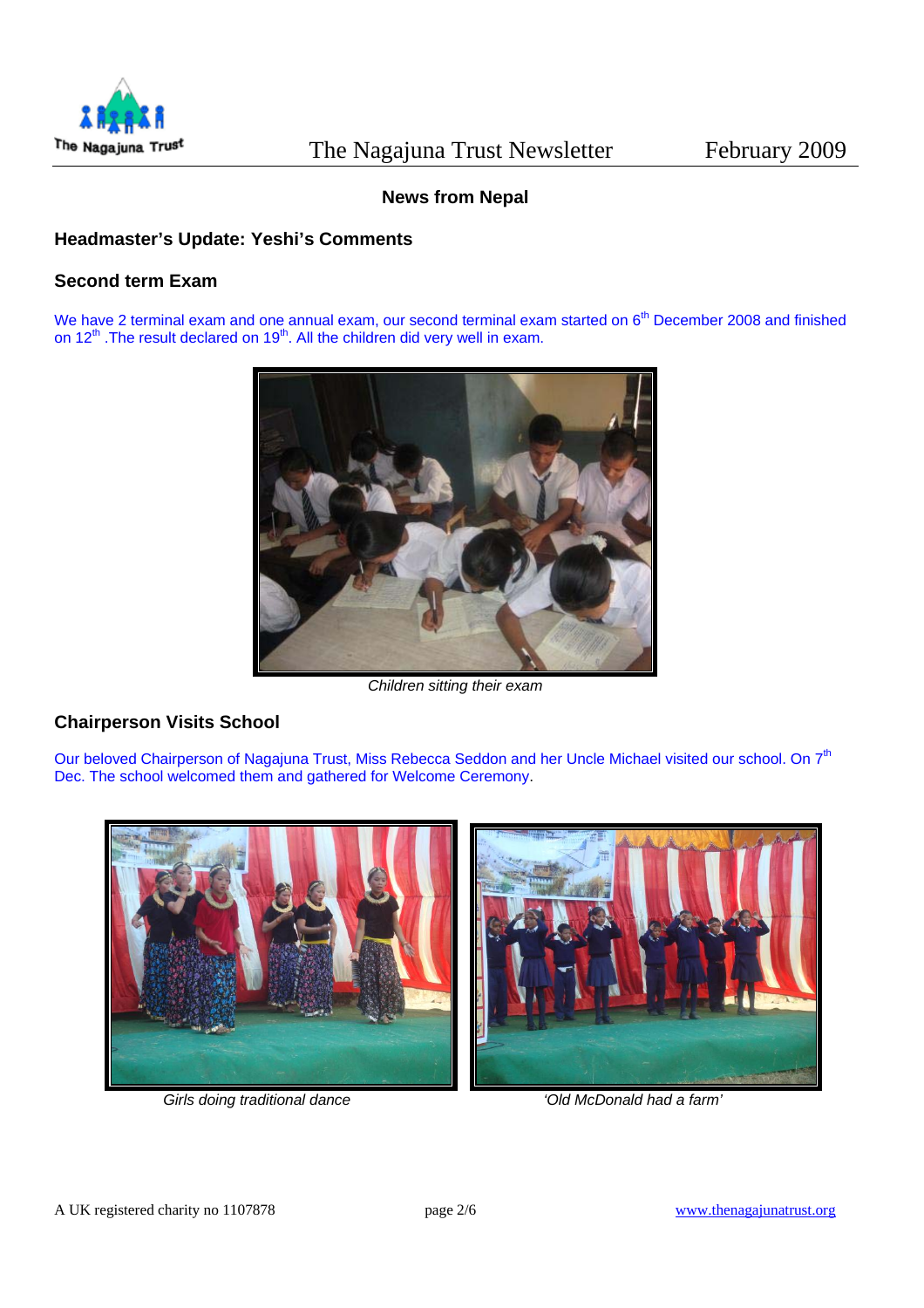

# The Nagajuna Trust Newsletter February 2009



*Watching the show Inspecting the children's work* 

## **New children arrive**

Five children arrived from Manang. All these children are Simi orphans. They started their studies on 15<sup>th</sup> Feb.



*New starters*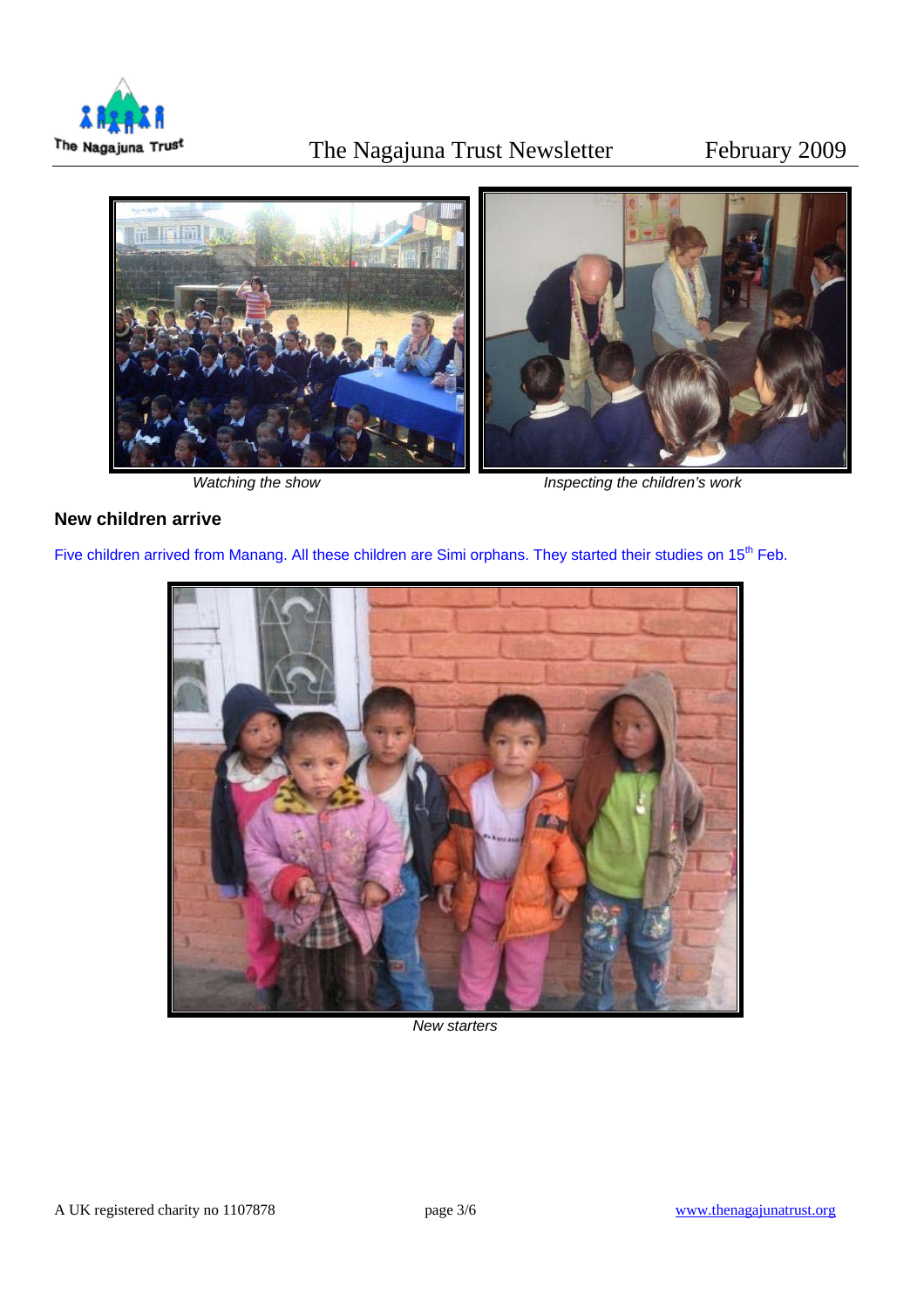

# **Children's Voice**

# **Annual Picnic**

This year our picnic was very exiting; we had both a picnic and went hiking. We went to Pakoda Stupa which is 12 Km from our school. On 27<sup>th</sup> Dec we took a bus from school to Chorepatan which is 7 Km away. Then we walked to the hill where the Stupa stood . We reached at top after 1 % hours We had lunch, dancing and sang too. We enjoyed this year picnic.

Tashi Lama, Class 4







*Kids on the annual picnic*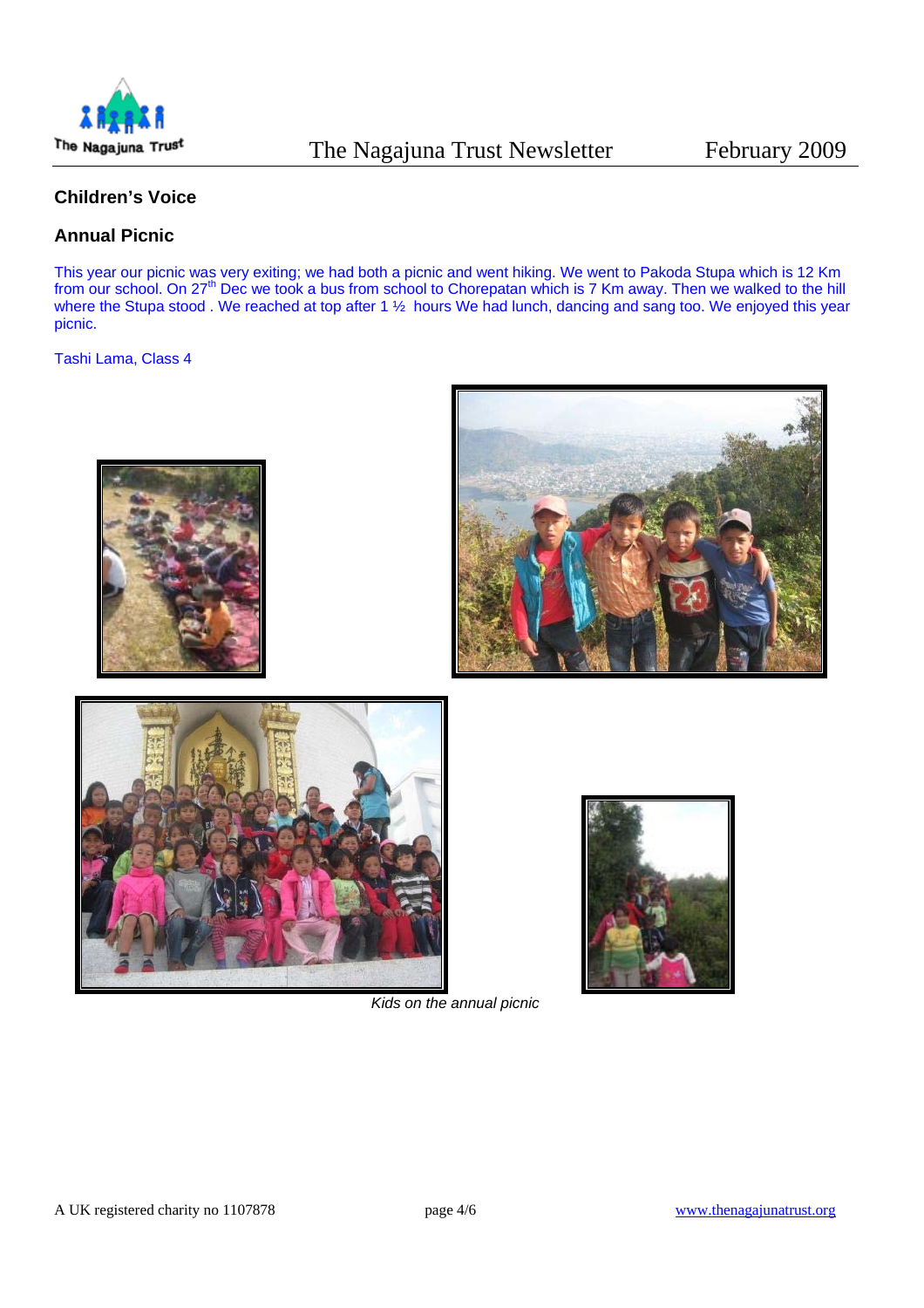

# **Shifted at new house**

On Sunday we reopen our school after one and half month winter holiday. All the staff and students were gathered at new smaller house. Only 2 classes are taught inside the classroom and rest of the classes are teaching at out side the school. We all are waiting for new school.

Zompa Lama, Class 2

### **H.H.The Dalai Lama**

His holiness is spiritual leader of TIBET. He was born in Kubum Amdo in 1935.He fled to India with thousands of Tibetan from Tibet in 1959 when Chinese occupied Tibet. He struggles with non violence. He won Nobel peace prize in year 1989.He ray of hope for the suffering and helpless humanity. He lives in Dharamshala India.

Sarita Magar Class 3

#### **My Hobby**

Hobby is something that we do during leisure time for our pleasure. Every person in this world, whether poor or rich, young or old, goes' 'No play make jack a dull boy' . I too a have a hobby and my hobby is to draw. I love drawing. I draw whenever I am free. I try my best to draw perfectly. I have a great a passion for drawing

Tashi Phuntsok, Class 4

### **Our dog**

Our dog name is Bhalu(bear).He is black in colour as bear. We love him very, very much. He always shakes his tail. He loves to eat meat and bones. He always barks at night and protects our school from thieves. We gave him bath every Friday before we bath. We love him very much.

Dolker Lama, Class 3

#### **Mother**

Mother is the woman who love us, She loves us as much the great God does. Mother is the woman, who feeds her child, Mother is a woman who is kind hearted, and woman Who is always appreciated. Mother is woman who takes care of house And sometimes tell us story of cat and mouse. She love us more than our father.

Nyesang Lama, Class 4